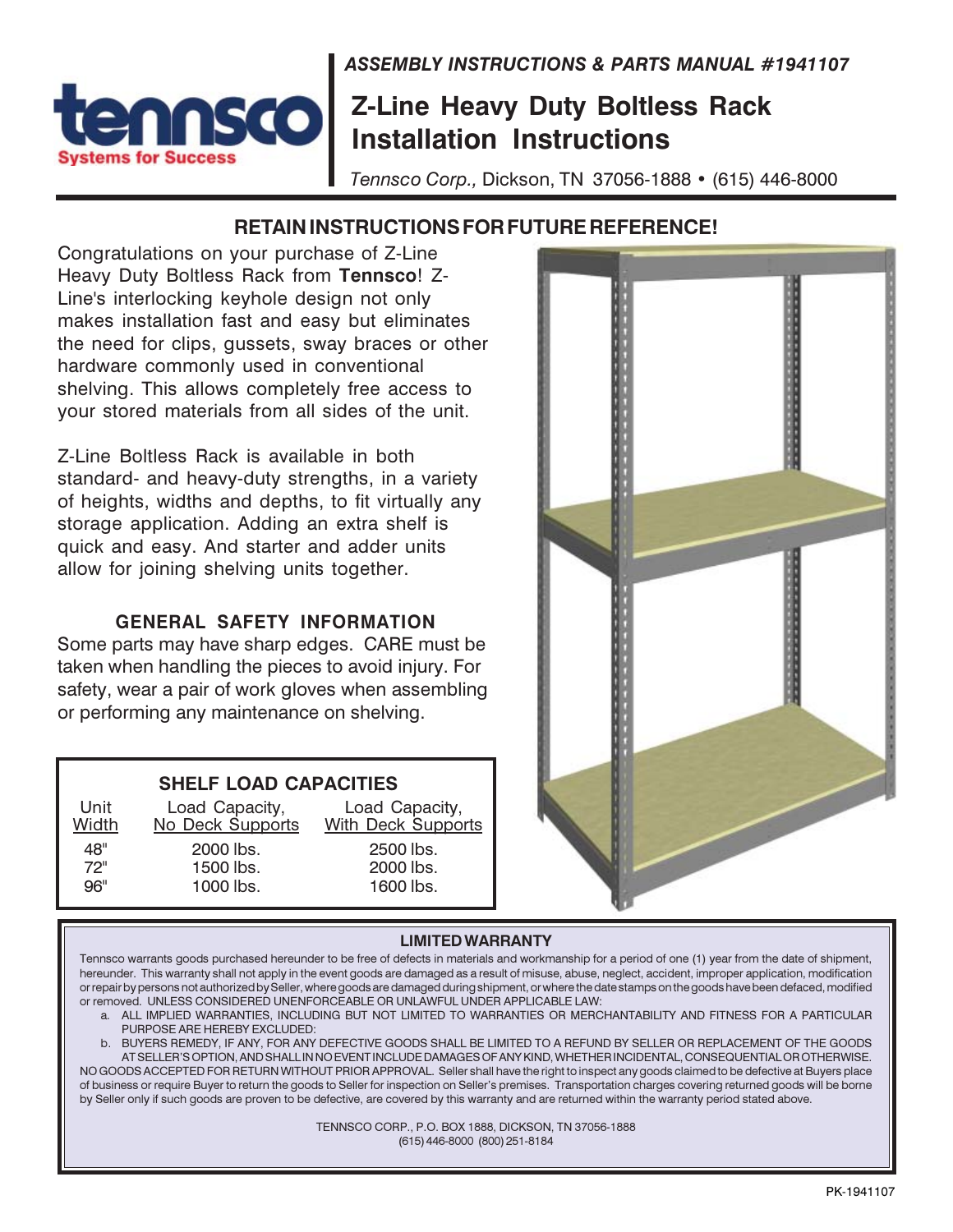# ASSEMBLY OF HEAVY-DUTY BOLTLESS RACK

Tools Needed: A rubber mallet for seating the shelf supports. Two people are recommended for assembly. Approximate assembly time: 15 to 30 minutes per section.

1. The reference numbers used throughout this sheet refer to the illustration on the back cover. This is to help you to identify the various parts as **High Capacity** they are mentioned.

 $\mathcal{G}$ 

 $\mathcal{G}$ 

 $\mathcal{C}$ 

I

 $\mathcal{Q}$ 

2. Depending upon whether you ordered a single unit or an adder unit, you may have one or both of the styles of upright shown at right:



A single unit will use SUR posts for all four uprights, as shown below in Figure A. If you plan on installing an adder unit, however, you should build your starter unit

with two ZTP posts on one end (which will join with the adder), as shown A. Single unit with four in Figure B. High Capcity Posts (SUR).

**B.** Two or more units with High Capacity Posts (SUR) on each end and "T" Posts (ZTP) as intermediate posts.

3. With help from an associate, or using a wall for support, connect two SUR uprights (Ref. No. 1a) together with two front-to-back supports (Ref. No. 2), one at the top and one near the bottom (you

should leave the bottom keyhole slot empty). Be sure the supports are fully seated in the slots. as shown at right. **NOTE: Front-to-back** supports are different than left-to-right supports. Be sure you are using the correct supports on the ends, as shown in the box below.

**FRONT-TO-BACK SUPPORT** (LRA) has no flange at the bottom.

LEFT-TO-RIGHT **SUPPORT** (LRC) has an added flange at the bottom for strength.

4. Place a third front-to-back end support in the middle slots of the two uprights (or at whatever level you want your third shelf to be). This

forms one end of the shelving unit.

5. Repeat steps  $3$  and  $4$  to construct a second set of unit ends. NOTE: If you are planning to install an adder unit. this second set should



consist of ZTP uprights (Ref. No. 1b) so that adjacent sections can be

tied together. Carefully review step 2 and step 10 to better understand this.

6. With the help of an associate. connect the two unit ends with left-to-right channel beams (Ref. No. 3). Channel beams have an extra flange at the bottom, and should be placed on the narrow side of the uprights for better access to the unit front. Be sure that the channel beams are fully seated, as was illustrated in step 3.

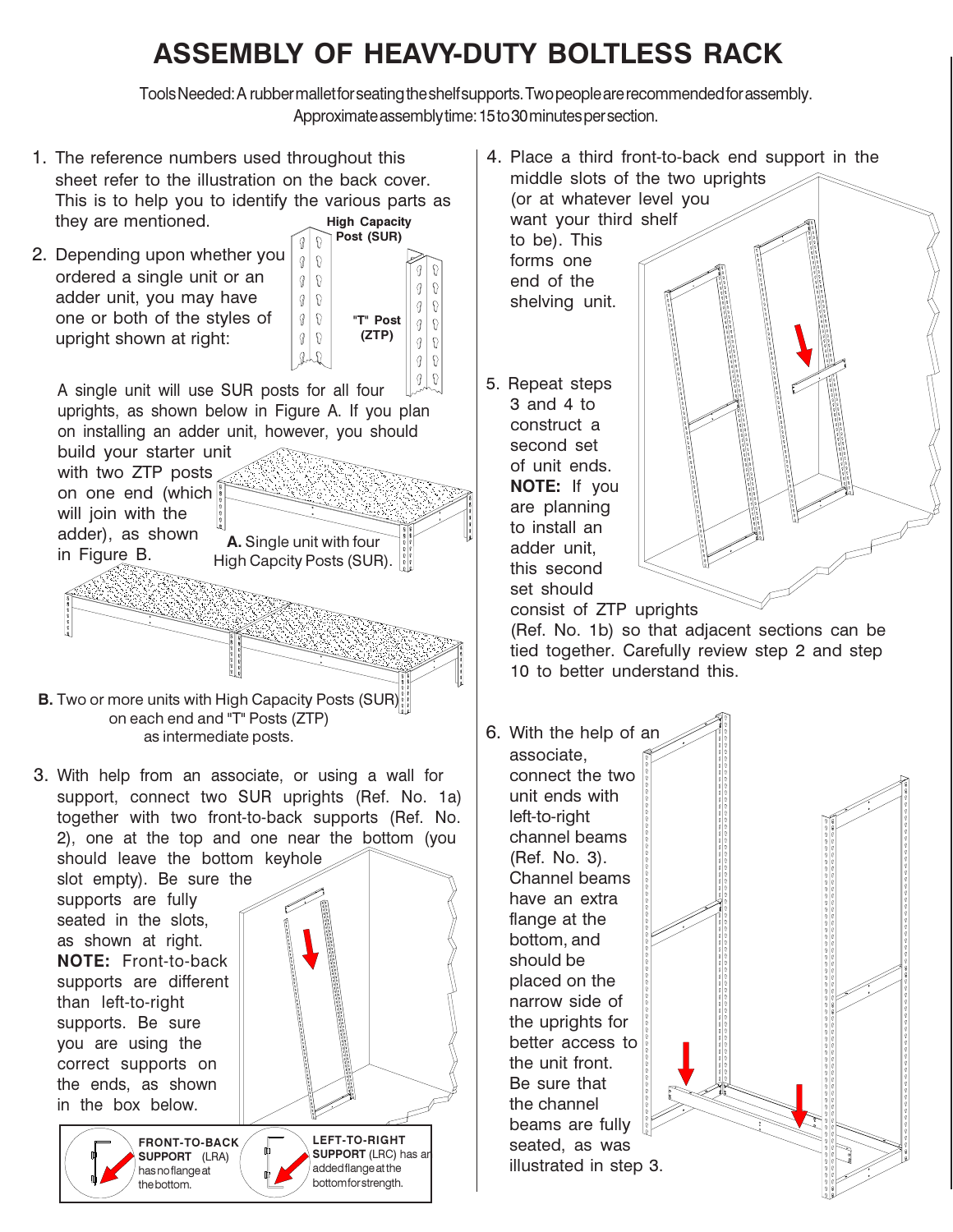